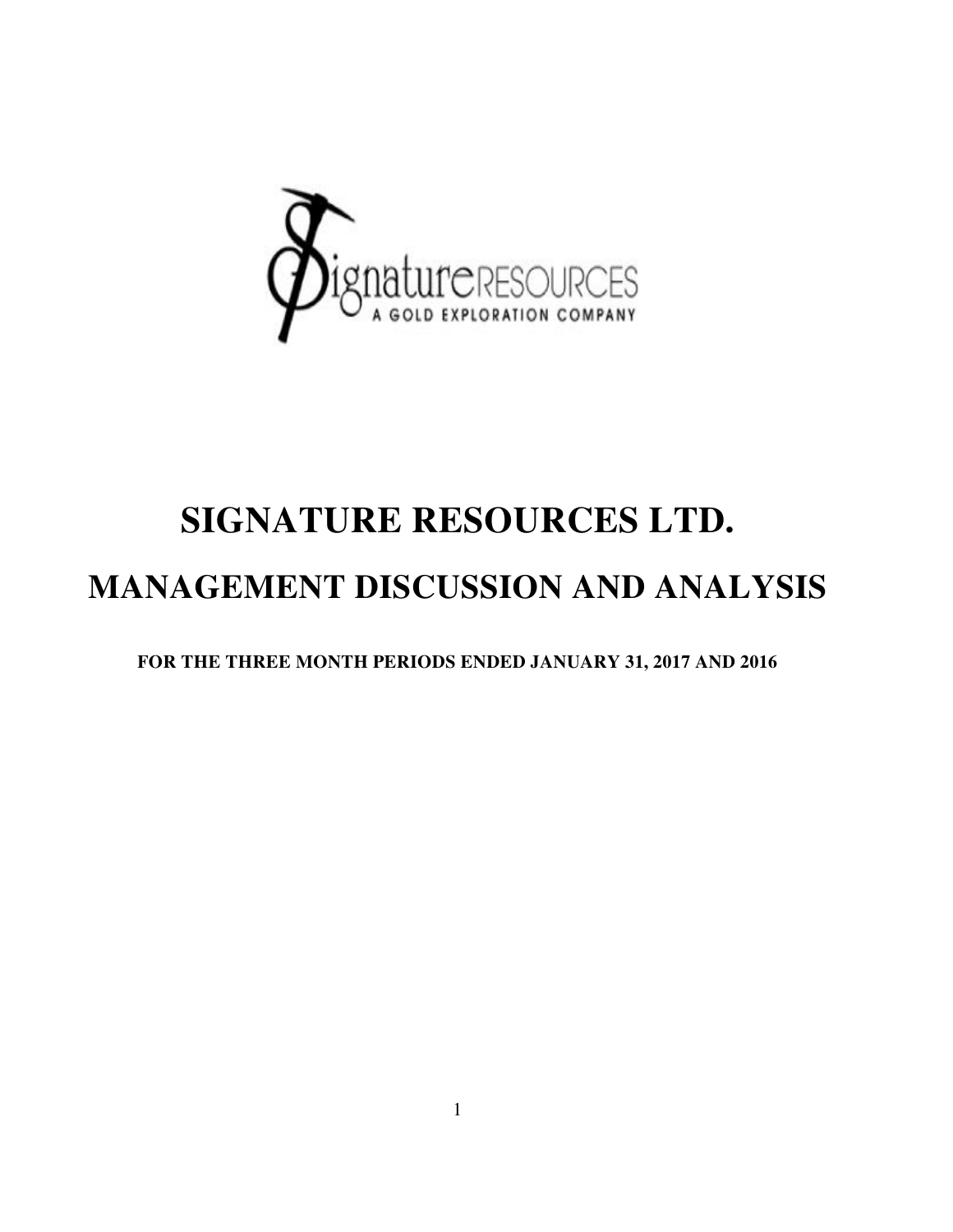

#### **INTRODUCTION**

The following discussion and analysis is a review of operations, current financial position and outlook for Signature Resources Ltd. (the "Company" or "Signature") for the three months ended January 31, 2017, and 2016, including other pertinent events subsequent to that date up to and including March 27, 2017. The following information should be read in conjunction with the financial statements for the year ended October 31, 2016. Amounts are reported in Canadian dollars.

This MD&A provides managements view of the financial condition of the Company and the results of its operations for the reporting periods indicated. Additional information related to Signature is available as filed on the Canadian Securities Administrators' website at www.sedar.com.

#### **FORWARD-LOOKING INFORMATION**

This Management Discussion and Analysis contains forward-looking statements. The forward-looking statements contained herein are subject to certain risks and uncertainties that could cause actual results to differ materially from those projected. Readers are cautioned not to place undue reliance on these forward-looking statements, which reflect Management's analysis only as of the date hereof. Readers should be aware that the Company is under no obligation to publicly release the results of any revision to these forward-looking statements, which may not reflect circumstances, or occurrences of unanticipated events after the date of this document.

#### **DESCRIPTION OF BUSINESS**

The Company was incorporated on May 3, 2010, and is a reporting issuer in the provinces of British Columbia and Alberta and is listed on the TSXV under the symbol "SGU" and on the OTCQB under the symbol "SGGTF". The Company's principal business activity is the identification and evaluation of mineral resource assets in Canada, with a focus on precious metals. The Company's current focus is on the exploration of its Lingman Lake gold property.

The Lingman Lake gold property consists of four free hold patented claims and the twelve staked claims, comprising 616.8 hectares. The property hosts a historic estimate of 234,684 oz of gold\* and includes what has historically been referred to as the Lingman Lake Gold Mine, an underground substructure consisting of a 126.5-meter shaft, and 3-levels at 46-meters, 84-meters and 122-meters depths.

**<sup>\*</sup>Cautionary Note.** This historical resource estimate is based on prior data and reports obtained and prepared by previous operators, and information provided by governmental authorities. A Qualified Person has not done sufficient work to verify the classification of the mineral resource estimates in accordance with current CIM categories. The Company is not treating the historical estimate as a current NI 43-101 compliant mineral resource estimate. Accordingly, this historical estimate should not be relied upon. Establishing a current mineral resource estimate on the Lingman Lake deposit will require further evaluation, which the Company and its consultants intend to complete in due course. Additional information regarding historical resource estimates is available in the technical report entitled, "Technical Report on the Lingman Lake Property" dated December 20, 2013, prepared by Walter Hanych, P.Geo., and Frank Racicot, P.Geo., available on the Company's SEDAR profile at **www.sedar.com**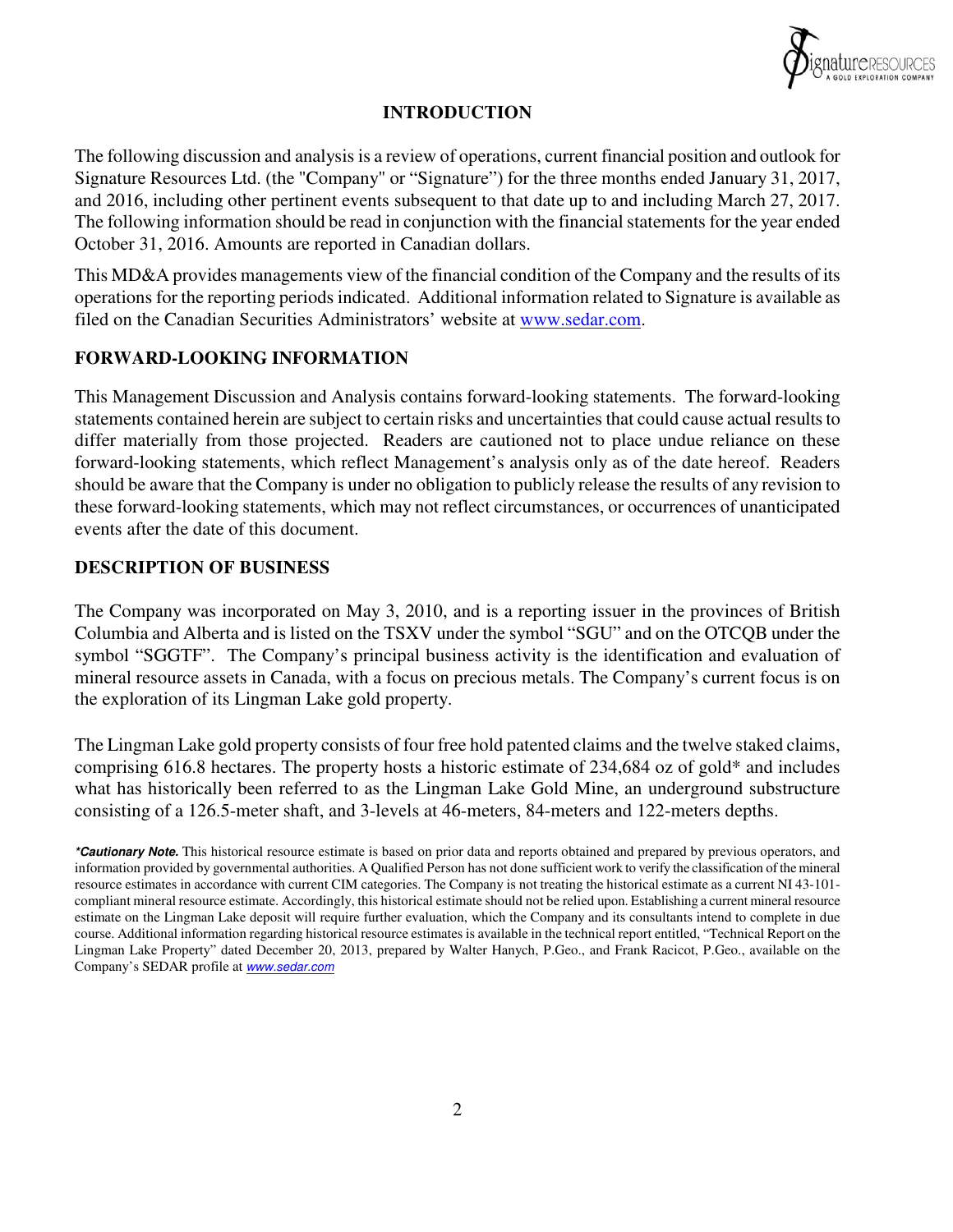

## **OVERALL PERFORMANCE AND RESULTS OF OPERATIONS**

#### *Field Program and Exploration*

During the period ended January 31, 2017, the Company received the results from its program under which it re-assayed samples from 22 holes. The sampling component was two-fold; 1) sample past intervals for confirmation of historic results, 2) test sections of previously un-sampled core exhibiting geological-mineralogical characteristics for potential gold enrichment. The objectives of this program were; to confirm the historic database, potentially identify new zones and extensions to known zones. Key details of the results were:

- 450 were duplicates which produce a 94% correlation with historical drill results
- 17% of the core duplicates (77 samples) yielded results at or above 5 gpt
- Hole 87-54 returned a current assay of 140.14 gpt along a core interval of 0.49 m within a wider interval of 1.7 m which includes 1.10 m of 71.34 gpt resulting in a calculated weighted average of 92.51 gpt
- The Company performed a field program of mapping, prospecting and outcrop sampling under which it located multiple other satellite showings
- 21 grab samples were obtained from outcroppings of gold zones, which generated results of up to 125.28 gpt.

A summary from the re-sampling and assaying of the core is as follows:

| Hole      | <b>From</b> | To     | Length | <b>W</b> Avg |
|-----------|-------------|--------|--------|--------------|
| No.       | meters      | meters | meters | gpt          |
| 87-14     | 74.28       | 80.10  | 5.82   | 3.41         |
| $87 - 15$ | 10.82       | 14.23  | 3.41   | 7.55         |
|           | 137.40      | 143.80 | 6.40   | 2.77         |
| 87-24     | 9.36        | 10.67  | 1.31   | 19.92        |
|           | 49.38       | 55.93  | 6.55   | 4.44         |
| 87-25     | 49.38       | 54.41  | 5.03   | 8.38         |
| 87-34     | 47.85       | 51.21  | 3.35   | 10.46        |
| 87-38     | 42.67       | 45.72  | 3.05   | 4.10         |
| 87-54     | 5.39        | 6.58   | 1.19   | 11.85        |
|           | 87.48       | 88.70  | 1.22   | 4.31         |
|           | 168.74      | 170.32 | 1.58   | 92.51        |
| 87-55     | 6.55        | 9.54   | 2.99   | 10.98        |
|           | 72.54       | 76.20  | 3.66   | 2.78         |
|           | 56.39       | 61.66  | 5.27   | 3.28         |
| 87-63     | 72.79       | 75.29  | 2.50   | 11.01        |
| 87-68     | 94.49       | 97.72  | 3.23   | 5.08         |
| 87-73     | 69.80       | 78.94  | 9.14   | 13.98        |
| 88-06     | 166.42      | 169.47 | 3.05   | 6.86         |
| 88-15     | 47.85       | 61.17  | 13.32  | 2.93         |
| 88-29     | 36.58       | 39.93  | 3.35   | 3.85         |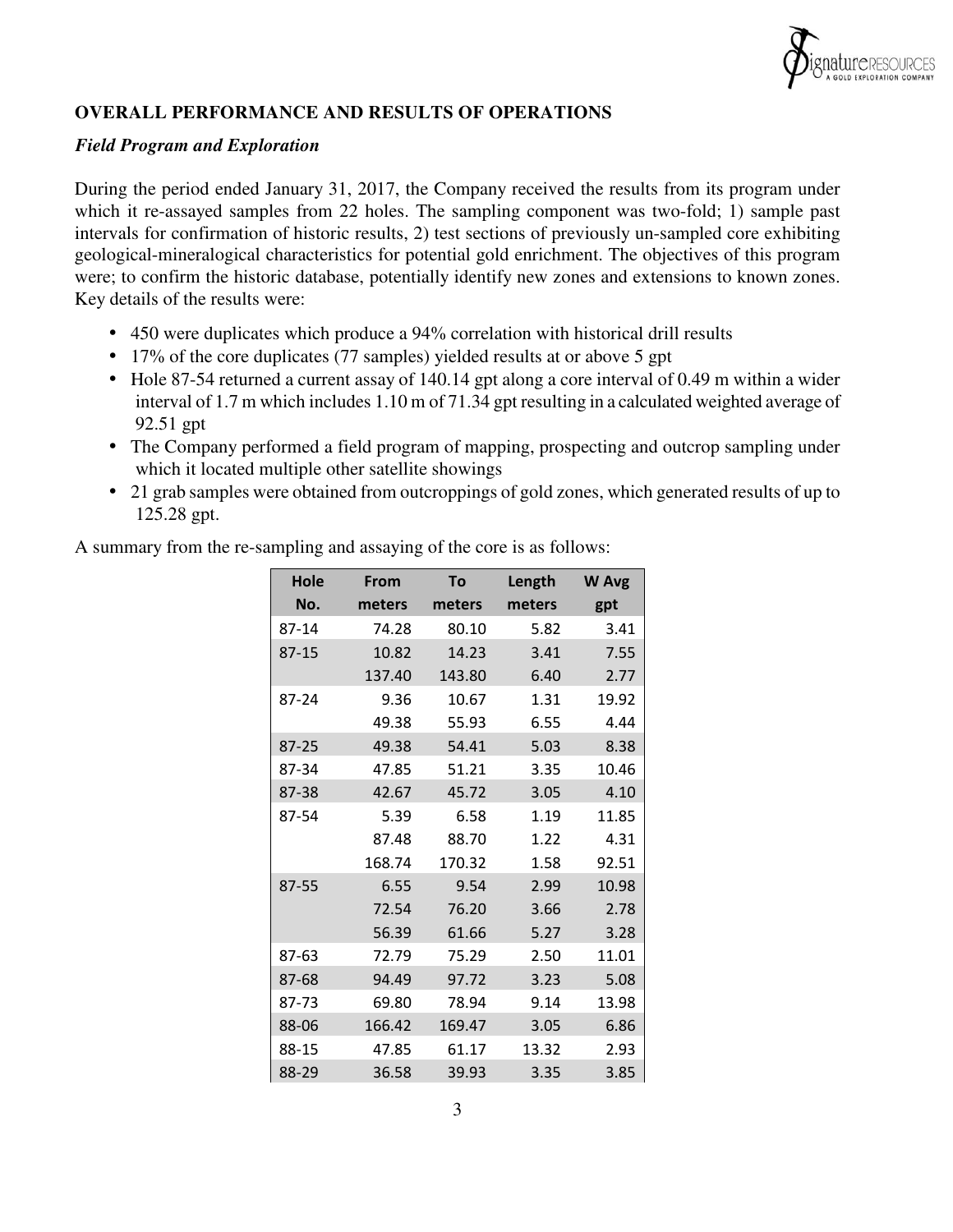

| Hole<br>No. | <b>From</b><br>meters | To<br>meters | Length<br>meters | <b>W</b> Avg<br>gpt |
|-------------|-----------------------|--------------|------------------|---------------------|
| 88-48       | 84.43                 | 88.09        | 3.66             | 2.63                |
| 88-49       | 14.63                 | 16.46        | 1.83             | 3.87                |
|             | 45.51                 | 49.99        | 4.48             | 12.04               |
|             | 76.23                 | 84.73        | 8.50             | 2.36                |
| 88-55       | 148.53                | 158.31       | 9.78             | 2.72                |
| 88-56       | 151.03                | 153.92       | 2.90             | 8.57                |
|             | 156.70                | 158.50       | 1.80             | 3.54                |

With the successful implementation of the program and the highly favourable results, the QA/QC report concluded; "In the Qualified Person's opinion, the assay data is adequate for the purpose of verification of historic drill core assays and for future resource estimation calculations", Dr. J. Selway, Ph.D. P.Geo., Caracle Creek International Consulting ltd.

On December 16, 2015, the Company completed a 3D mineral shell model for the Lingman Lake properties, which has been posted on its website. The model was created by independent consulting firm Caracle Creek International Inc. and is based on archived historical data that has been collated into a digital data base.

## *Financing and Acquisitions*

On December 30, 2016, the Company closed a private placement of flow-through common shares issued for aggregate gross proceeds of \$321,496. The financing comprised of the issuance of 2,473,045 flowthrough shares which were issued at a price of \$0.13. The Company paid finder's fees including \$22,050 in cash and issued 169,613 warrants to qualified finders in connection with the financing. Total issuance costs were \$27,932. Each warrant is exercisable into one common share of the Company at an exercise price of \$0.13 until December 30, 2018 and was valued at \$15,876. Officers and directors of the Company subscribed for 50,000 shares for gross proceeds of \$6,500. The premium on the flow-through shares was \$37,096.

On September 12, 2016, the Company announced final approval from the Ontario Prospectors Association for the Junior Exploration Assistance Program ("JEAP"). Under the JEAP, subject to certain terms and conditions, Signature will receive a rebate of up to 33.33% of the Company's eligible expenditures related to its Lingman Lake project through December 31, 2016, up to a maximum of \$100,000.

In July 2016, the Company completed a non-brokered private placement (the "Financing") raising gross proceeds of \$1,066,338. In conjunction with the Financing, the Company closed on its option agreement with European Metals Corp. ("EMC") and the underlying option agreement completing the acquisition (the "Acquisition") of the East Lingman Lake Properties, which consists of twelve staked claims which form a contiguous property with the Company's current patented claims.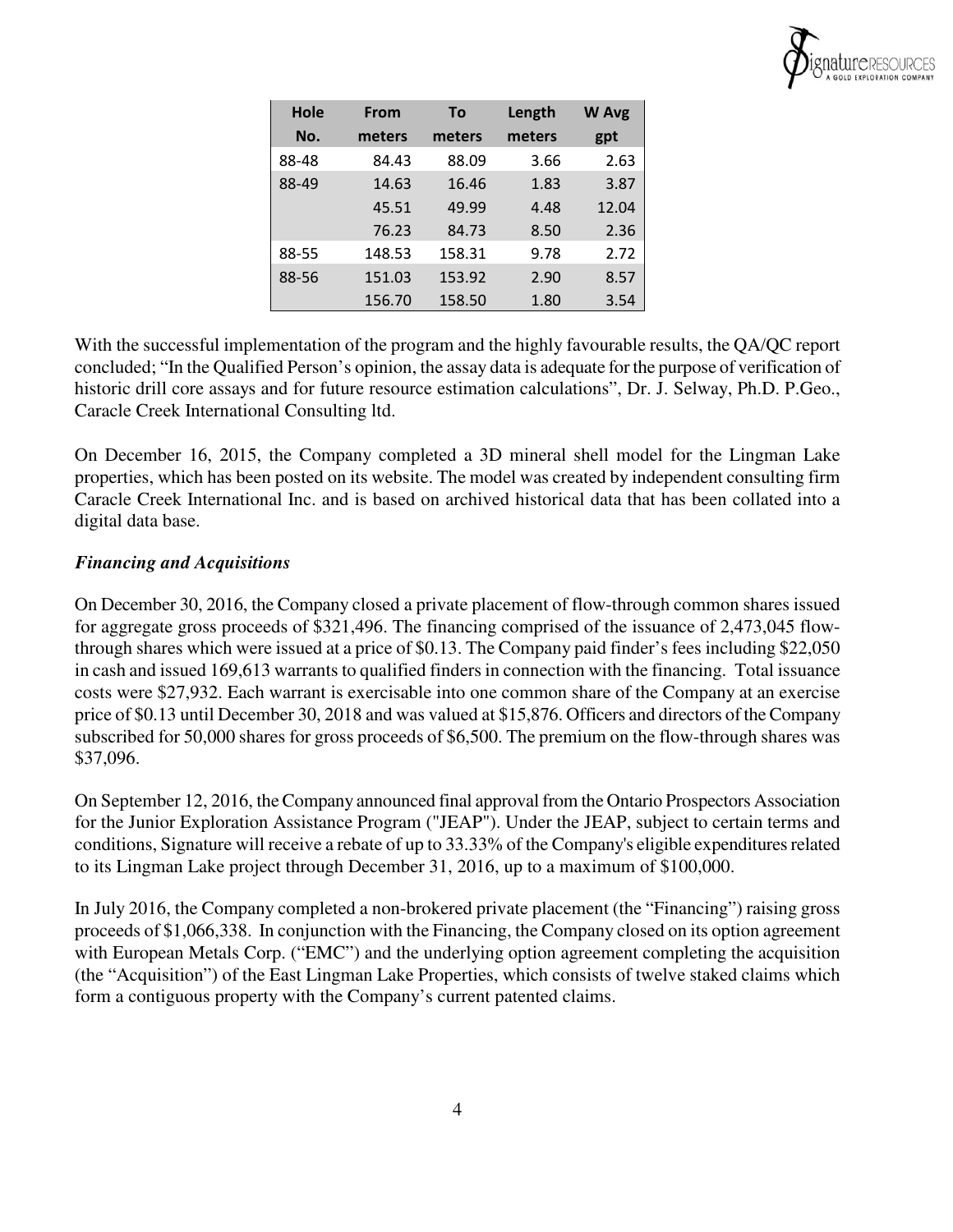

# *Other Corporate*

On March 13, 2017, the Company appointed Mr. Asad Sultan to its Advisory Board as well as announced the resignation of Mr. Andrew Cook.

As the Company is moving forward with its exploration program, on August 10, 2016, the Company enhanced its Advisory Board through the addition of an industry consultant, Mr. Paolo Lostritto from Red Cloud Klondike Strike.

On February 29, 2016, the Company announced the initiation of trading of the Company on the OTC Pink under the symbol SGGTF. This platform will serve to facilitate the trading of the Company's securities by U.S. investors in US Dollars. The Company intends to upgrade its initial OTC Pink to the QB tier.

On December 7, 2015, the Company announced the establishment of an Advisory Board consisting of industry leaders in mineral exploration/development and finance. The initial members of the Board consist of Dr. Scott Jobin-Bevans and Mr. Andrew Cook.

On July 16, 2015, the Company announced the appointment of Stephen Timms to the Board of Directors and Audit Committee.

| Quarter-Ended     | 01/31/17   | 10/31/16   | 07/31/16  | 04/30/16   | 01/31/16  | 10/31/15  | 07/31/15  | 04/30/15  |
|-------------------|------------|------------|-----------|------------|-----------|-----------|-----------|-----------|
|                   | \$         | ¢          | ¢         | ¢          |           |           |           |           |
| Net sales         | <b>Nil</b> | Nil        | Nil       | <b>Nil</b> | Nil       | Nil       | Nil       | Nil       |
| Loss for the      |            |            |           |            |           |           |           |           |
| period            | (110,090)  | (127, 857) | (71, 437) | (46, 775)  | (48, 284) | (3,532)   | (34, 102) | (46, 688) |
| Basic and diluted |            |            |           |            |           |           |           |           |
| loss per share    | (0.00)     | (0.00)     | (0.00)    | (0.00)     | (0.00)    | (0.00)    | (0.00)    | (0.00)    |
| Total assets      | 3,792,223  | 3,643,743  | 3,479,891 | 2,187,968  | 2,153,562 | 2,162,332 | 2,156,059 | 2,118,847 |
| Long-term         | 237,373    | 235,535    | 233,565   | 218,428    | 229,818   | 227,967   | 239,243   | 237,350   |
| liabilities       |            |            |           |            |           |           |           |           |
| Cash dividends    | Nil        | Nil        | Nil       | Nil        | Nil       | Nil       | Nil       | Nil       |
|                   |            |            |           |            |           |           |           |           |

## **SUMMARY OF QUARTERLY RESULTS**

During the quarter ended January 31, 2017, the Company showed a net loss of \$110,090, which mainly consists of salaries and wages of \$60,000, office and general expenses of \$35,413 and share-based payments of \$17,890.

During the quarter ended October 31, 2016, the Company showed a net loss of \$127,857, which mainly consists of salaries and wages of \$60,000 and share-based payments of \$28,219. During this quarter, the Company initiated its first field program since completing its acquisition of the Lingman Lake Property, which led to increased costs during the period.

During the quarter ended July 31, 2016, the Company showed a net loss of \$71,437, which mainly consists of salaries and wages of \$28,000 and consulting fees of \$15,000. During this quarter, the Company successfully completed a financing which allowed it to move forward with a field program during Q4.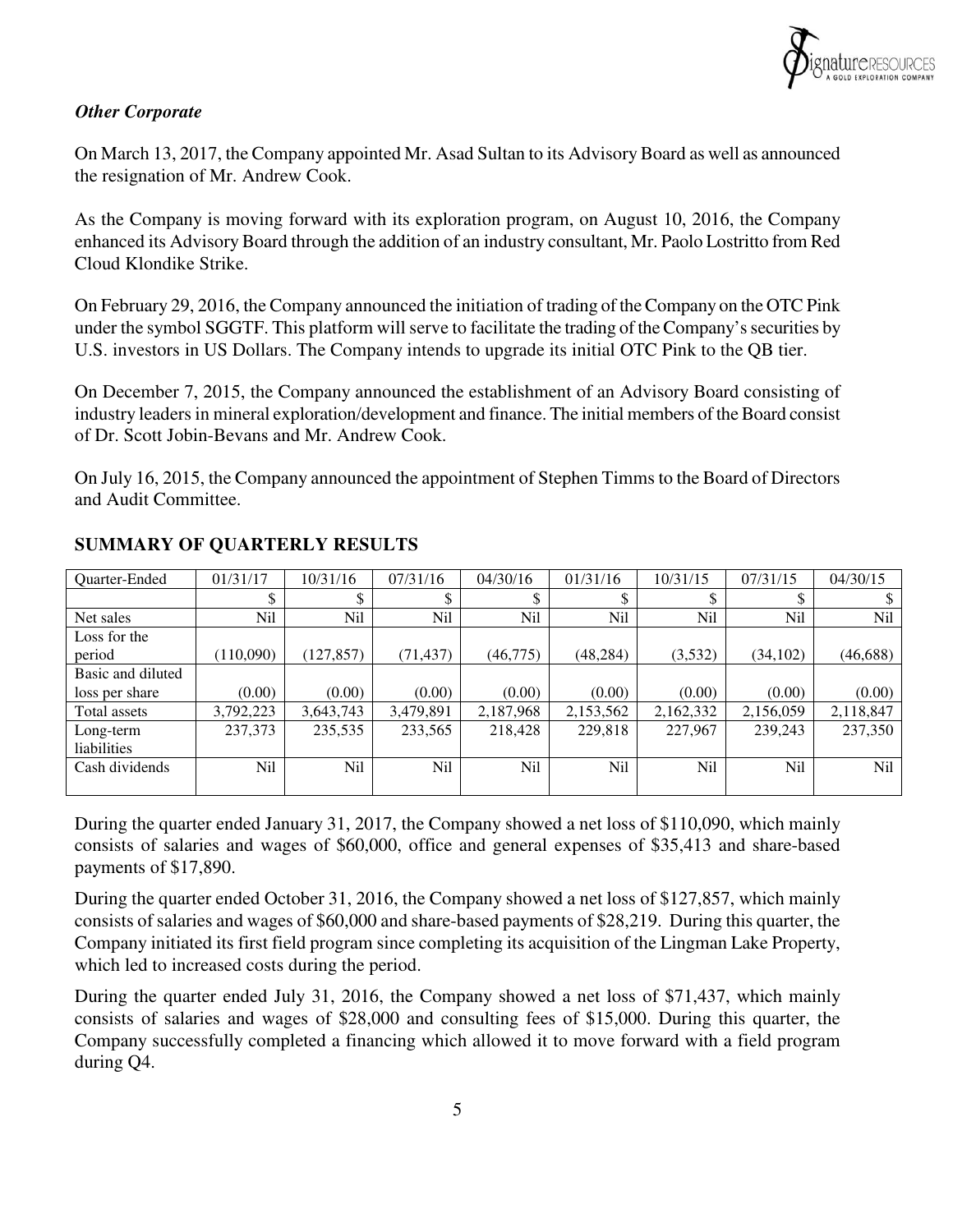

During the quarter ended April 30, 2016, the Company showed a net loss of \$46,775, which mainly consists of salaries and wages of \$24,000 and office and general expenses of \$10,681.

During the quarter ended January 31, 2016, the Company showed a net loss of \$48,284, which mainly consists of salaries and wages of \$24,000 and professional fees of \$15,463.

During the quarter ended October 31, 2015, the Company showed a net loss of \$3,532, which mainly consists of salaries and wages of \$24,000 and professional fees of \$18,080. The net loss was reduced by a gain on settlement of debt of \$40,000 during this period.

During the quarter ended July 31, 2015, the Company showed a net loss of \$34,102, which mainly consists of salaries and wages of \$24,000 and office and general expenses of \$4,046.

During the quarter ended April 30, 2015, the Company showed a net loss of \$46,688, which mainly consists of salaries and wages of \$24,000 and office and general expenses of \$15,764.

## **MINERAL PROPERTY EXPENDITURES**

The Company incurred the following expenditures on its mining exploration properties:

|                                             | <b>Lingman Lake</b> |
|---------------------------------------------|---------------------|
|                                             | \$                  |
| Balance, October 31, 2015                   | 2,102,517           |
| Consulting expenses                         | 73,011              |
| Assay                                       | 854                 |
| Geological consulting                       | 75,461              |
| Contract labour                             | 34,340              |
| Logistics                                   | 75,448              |
| Travel and lodging                          | 60,044              |
| <b>Equipment rentals</b>                    | 7,737               |
| Depreciation                                | 881                 |
| Field supplies                              | 38,313              |
| Acquisition of East Lingman Lake Properties | 711,559             |
| Balance, October 31, 2016                   | 3,180,166           |
| Consulting expenses                         | 30,000              |
| Assay                                       | 47,392              |
| Geological consulting                       | 43,811              |
| Contract labour                             | 5,800               |
| Travel and lodging                          | 28,186              |
| Depreciation                                | 1,649               |
| Field supplies                              | 2,416               |
| Balance, January 31, 2017                   | 3,339,420           |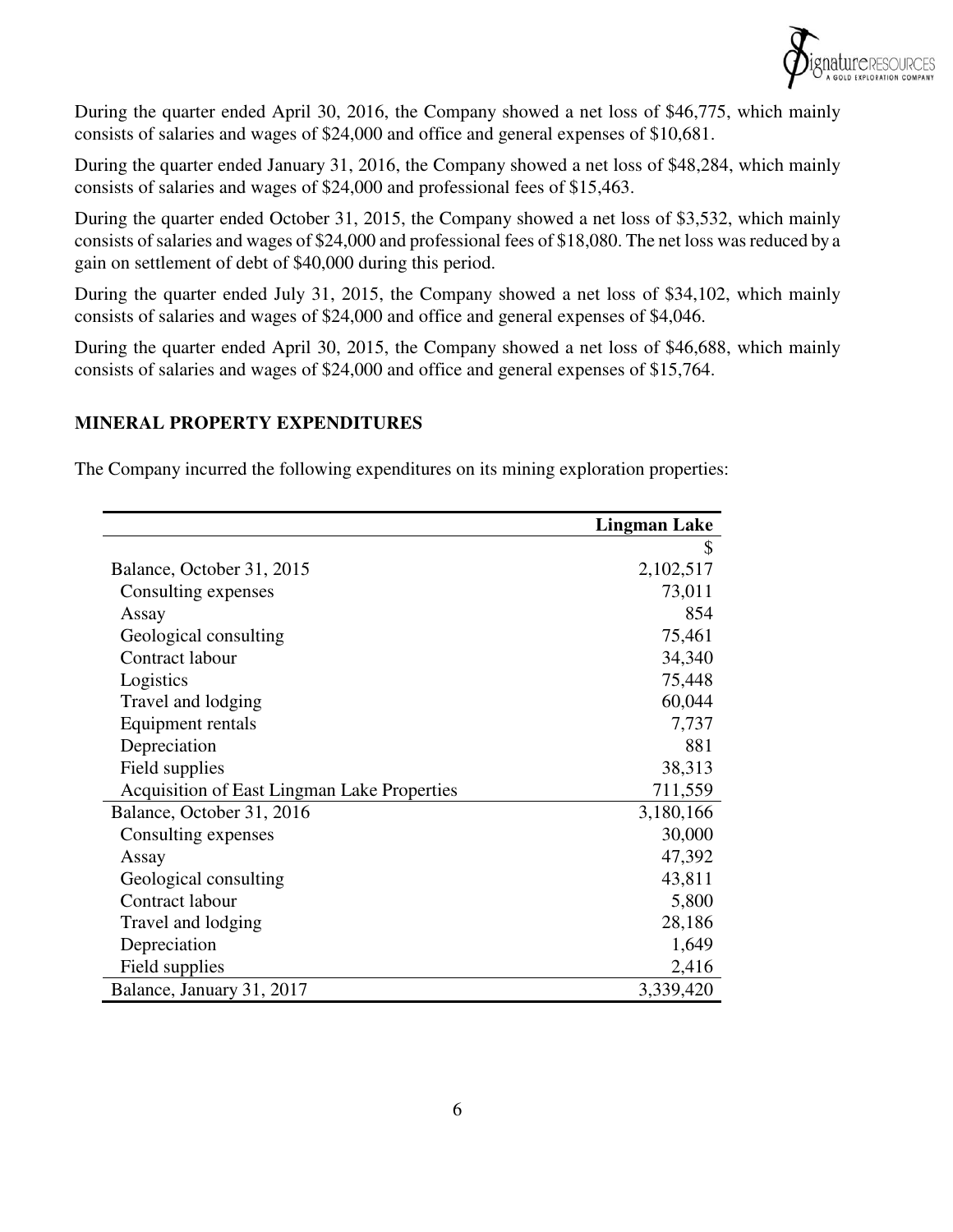

# **LINGMAN LAKE PROPERTY**

The Company owns an interest in four free hold patented claims (the "Lingman Lake Property") located in the Kenora District in Ontario, and situated approximately 325 kilometers north of the Town of Red Lake. The four free hold patent claims cover a total area of 78.5 hectares. Two campaigns in the 1940s and 1980s attempted to bring the property into production. The last attempt outlined a sufficient resource, which will serve as a base from which the Company anticipates to define and expand a significant compliant gold resource.

In addition to this, the Company has exercised the Option and the Underlying Option and acquired the East Lingman Properties. This property surrounds the patented claims and consists of 12 staked claims totaling 538.3 hectares. A significant portion of the historic resource at the Lingman Lake property resides in the eastern claims of the East Lingman Lake property.

# **LIQUIDITY AND CAPITAL RESOURCES**

As of January 31, 2017, the Company had cash and short term investments of \$371,465 (October 31, 2016 **-** \$350,568) and a working capital deficit of \$662,895 (October 31, 2016 **-** \$678,284). The Company still requires additional financing to pay for capital expenditures, exploration and administrative costs required to move the business forward. The Company has a history of operating losses and of negative cash flows from operations. While management identifies projects of merit for acquisition, the Company will remain reliant on capital markets for future funding to meet its ongoing obligations**.** 

As at March 20, 2017, the Company's working capital deficit is approximately \$675,284.

Prior to the acquisition of Cool Minerals and the Lingman Lake Property, the Ministry of Northern Development and Mines ("MNDM") had requested the removal of certain above ground storage tanks containing approximately 800,000 litres of fuel, which was considered a mine hazard. Due to the failure of the prior owners to comply with MNDM's request for it to be cleaned up, MNDM took action and managed the disposition of the fuel at a cost of \$884,325. This liability is presented on the Company's statement of financial position as a current liability.

# **OUTSTANDING SHARE DATA**

For information regarding outstanding share capital of the Company, please see the table presented below as at March 20, 2017.

| Common shares               | 68, 101, 224 |
|-----------------------------|--------------|
| Options                     | 3,910,000    |
| Warrants                    | 27,029,833   |
| Fully diluted share capital | 99,041,057   |

# *Private Placement*

In July, 2016, the Company completed a non-brokered private placement via two tranches, raising total gross proceeds of \$1,066,338 from the issuance of 21,326,750 units at \$0.05 per unit. Each unit consisted of one common share and one common share purchase warrant, with each warrant being exercisable into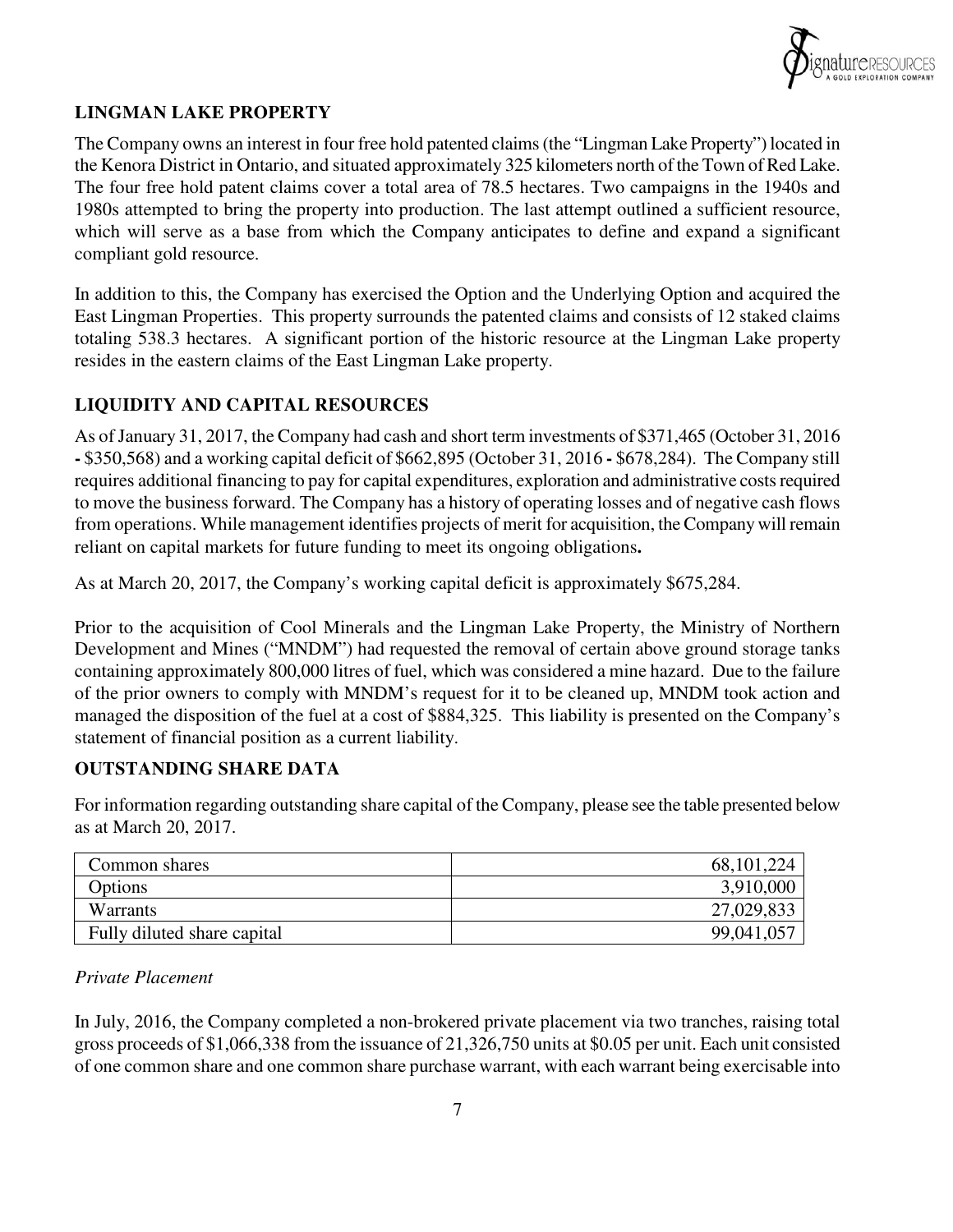

one common share at a price of \$0.15 for a period of two years. The Company also issued finder's warrants to purchase 1,178,870 common shares with an exercise price of \$0.05 per share. With respect to the warrants and finder's warrants, if the Company's closing share price is equal to or greater than \$0.25 for ten consecutive days, the Company may reduce the remaining life to 90 days by issuing a press release. Officers and directors of the Company subscribed for 600,000 units for gross proceeds of \$30,000.

On December 30, 2016, the Company closed a private placement of common shares issued on a "flowthrough" basis for aggregate gross proceeds of \$321,496. The private placement resulted in the issuance of 2,473,045 flow-through shares which were issued at a price of \$0.13 per flow-through share. Officers and directors of the Company subscribed for 50,000 shares for gross proceeds of \$6,500.

The Company paid finder's fees including \$22,050 in cash and issued 169,613 warrants to qualified finders in connection with the Financing. Each warrant is exercisable to purchase one common share of the Company at an exercise price of \$0.13 until December 30, 2018.

## *Acquisition*

On November 4, 2013, the Company entered into an option agreement (the "Option") with European Metals Corp. (formerly, Mantis Mineral Corp. ("EMC")) to acquire a 100% registered undivided interest in the East Lingman Lake Properties consisting of twelve staked claims, which form a contiguous property with the Company's current Lingman Lake Property. EMC owns an option agreement (the "Underlying Option") to acquire a 100% interest in the East Lingman Lake Properties from John Leliever ("JL").

In July, 2016, concurrent with the closing of the first tranche of its non-brokered private placement, the Company exercised its Option and Underlying Option to acquire the East Lingman Lake Properties. The Company:

- Paid EMC \$127,500 via the issuance of 1,500,000 common shares in the capital of the Company.
- Paid an aggregate amount of \$600,000, for the three installments of \$200,000 which were due on June 30, 2014, 2015 and 2016 to JL, with overdue amounts accruing interest at a rate of 6% per annum. The Company satisfied this requirement by issuing 12,731,178 common shares.

## *Exercise of Warrants*

During the year ended October 31, 2016, 500,000 warrants with an exercise price of \$0.05 were exercised.

During the three months ended January 31, 2017, 137,750 warrants with an exercise price of \$0.05 were exercised.

Subsequent to period end, 775,000 warrants with an exercise price of \$0.05 were exercised.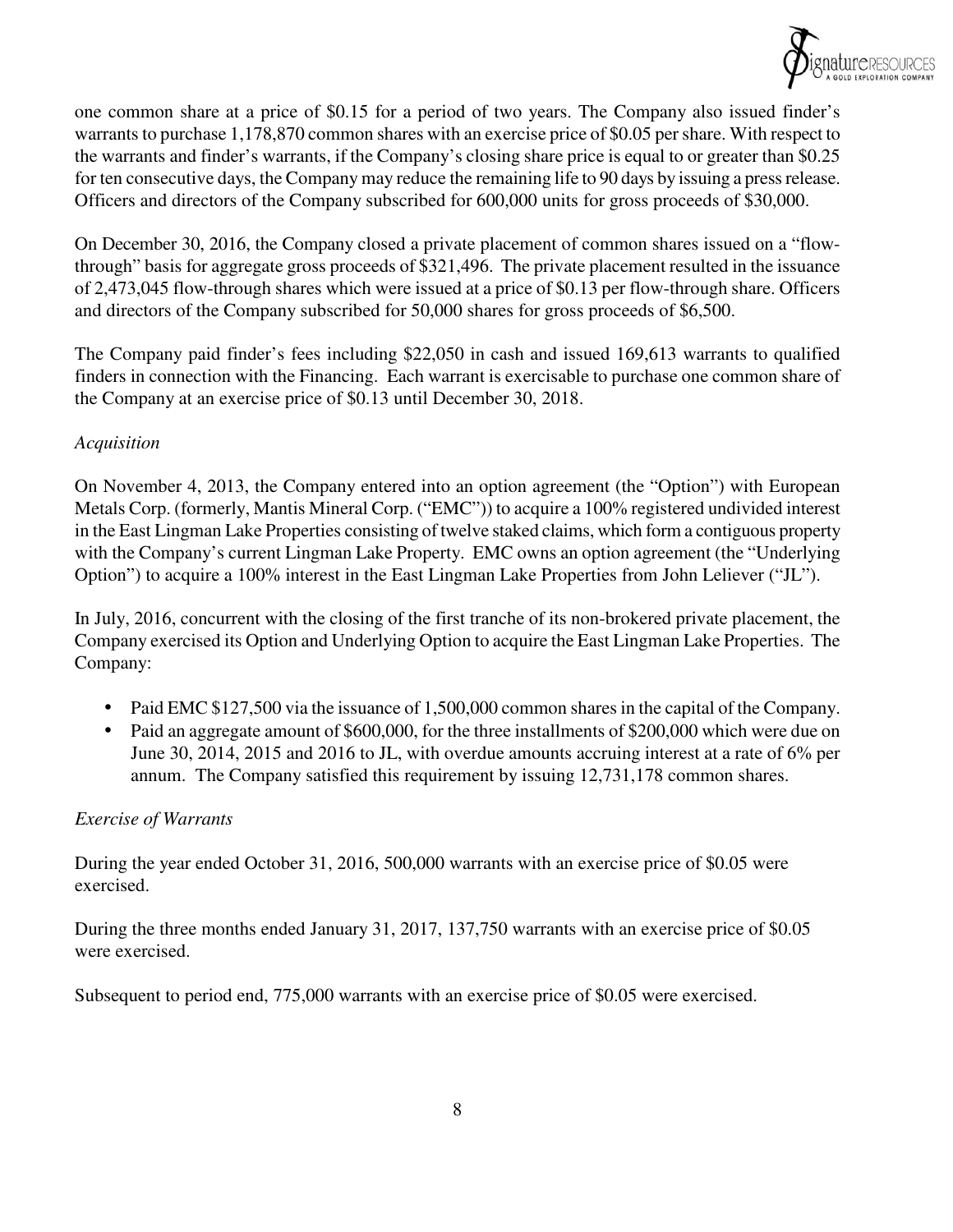

## **OFF-BALANCE SHEET ARRANGEMENTS**

The Company has issued a 3% net smelter royalty that has been issued over the entire Lingman Lake property, including the East Lingman Properties.

## **RELATED PARTY TRANSACTIONS**

Transactions with related parties are incurred in the normal course of business and are measured at their fair values, which is the amount of consideration established and approved by the related parties. As at January 31, 2017, the Company owes \$90,050 (October 31, 2016 - \$99,382) to executives of the Company for unpaid salaries and wages which remains in accounts payable. These amounts are included in accounts payable and accrued liabilities and are unsecured, non-interest bearing and due on demand.

## **FINANCIAL INSTRUMENTS**

As at January 31, 2017, the Company's financial instruments consist of cash, short term investments, amounts receivable and accounts payable and accrued liabilities. The fair value of these financial instruments approximate carrying value since they are short term in nature and are receivable or payable on demand.

## **CRITICAL ESTIMATES**

Significant assumptions about the future and other sources of estimation uncertainty that management has made during the reporting period could result in a material adjustment to the carrying amounts of assets and liabilities in the event that actual results differ from assumptions made. These critical estimates relate to, but are not limited to, the following:

i. Exploration and evaluation expenditures

The application of the Company's accounting policy for exploration and evaluation expenditures requires judgment in determining whether it is likely that future economic benefits will flow to the Company, which may be based on assumptions about future events or circumstances. Estimates and assumptions made may change if new information becomes available. If, after costs are capitalized, information becomes available suggesting that the recovery of expenditure is unlikely, the amount capitalized is written off to profit or loss in the period the new information becomes available.

ii. Income, value added, withholding and other taxes

The Company is subject to income, value added, withholding and other taxes. Significant judgment is required in determining the Company's provisions for taxes. There are many transactions and calculations for which the ultimate tax determination is uncertain during the ordinary course of business. The Company recognizes liabilities for anticipated tax audit issues based on estimates of whether additional taxes will be due. The determination of the Company's income, value added, withholding and other tax liabilities requires interpretation of complex laws and regulations. The Company's interpretation of taxation law as applied to transactions and activities may not coincide with the interpretation of the tax authorities. All tax related filings are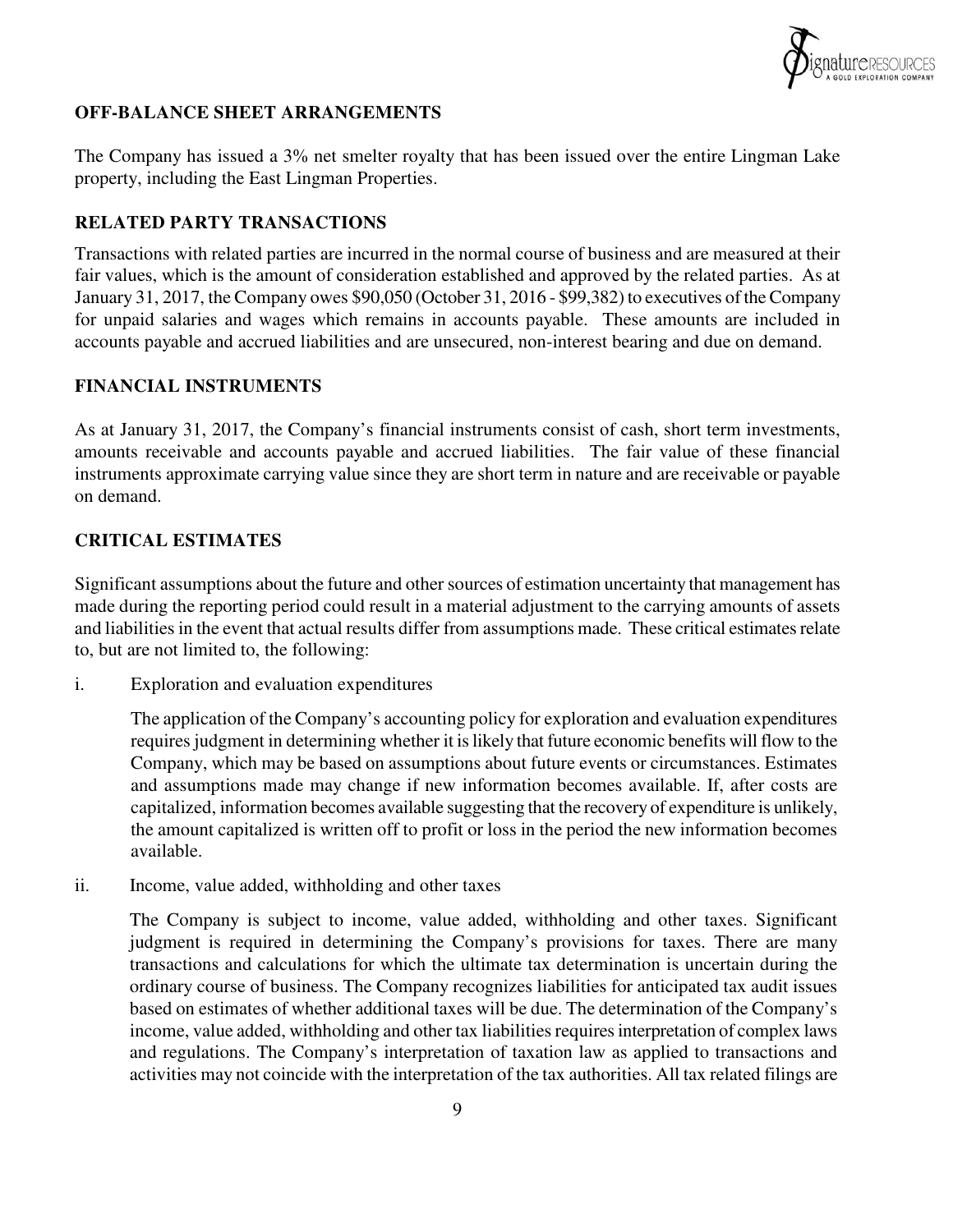

subject to government audit and potential reassessment subsequent to the financial statement reporting period. Where the final tax outcome of these matters is different from the amounts that were initially recorded, such differences will impact the tax related accruals and deferred income tax provisions in the period in which such determination is made.

iii. Estimation of restoration, rehabilitation and environmental obligation

Restoration, rehabilitation and environmental liabilities are estimated based on the Company's interpretation of current regulatory requirements, constructive obligations and are measured at fair value. Fair value is determined based on the net present value of estimated future cash expenditures for the settlement of restoration, rehabilitation and environmental liabilities that may occur upon ceasing exploration and evaluation activities. Such estimates are subject to change based on changes in laws and regulations and negotiations with regulatory authorities.

iv. Share-based payments

The Company measures the cost of equity-settled transactions by reference to the fair value of the equity instruments at the date at which they are granted. Estimating fair value for share-based payment transactions requires determining the most appropriate valuation model, which is dependent on the terms and conditions of the grant. This estimate also requires determining the most appropriate inputs to the valuation model including the expected life of the share option, volatility and dividend yield and making assumptions about them.

## **ACCOUNTING POLICIES**

*Accounting standards issued but not yet effective:* 

Effective for annual periods beginning on or after November 1, 2017:

IFRS 9 – Financial Instruments ("IFRS 9") was issued by the IASB in November 2009 with additions in October 2010 and May 2013 and will replace IAS 39 Financial Instruments: Recognition and Measurement ("IAS 39"). IFRS 9 uses a single approach to determine whether a financial asset is measured at amortized cost or fair value, replacing the multiple rules in IAS 39. The approach in IFRS 9 is based on how an entity manages its financial instruments in the context of its business model and the contractual cash flow characteristics of the financial assets. Most of the requirements in IAS 39 for classification and measurement of financial liabilities were carried forward unchanged to IFRS 9, except that an entity choosing to measure a financial liability at fair value will present the portion of any change in its fair value due to changes in the entity's own credit risk in other comprehensive income, rather than within profit or loss. The new standard also requires a single impairment method to be used, replacing the multiple impairment methods in IAS 39. IFRS 9 is effective for annual periods beginning on or after January 1, 2018. Earlier adoption is permitted.

IAS 12 – Income Taxes ("IAS 12") was amended in January 2016 to clarify that, among other things, unrealized losses on debt instruments measured at fair value and measured at cost for tax purposes give rise to a deductible temporary difference regardless of whether the debt instrument's holder expects to recover the carrying amount of the debt instrument by sale or by use; the carrying amount of an asset does not limit the estimation of probable future taxable profits; and estimates for future taxable profits exclude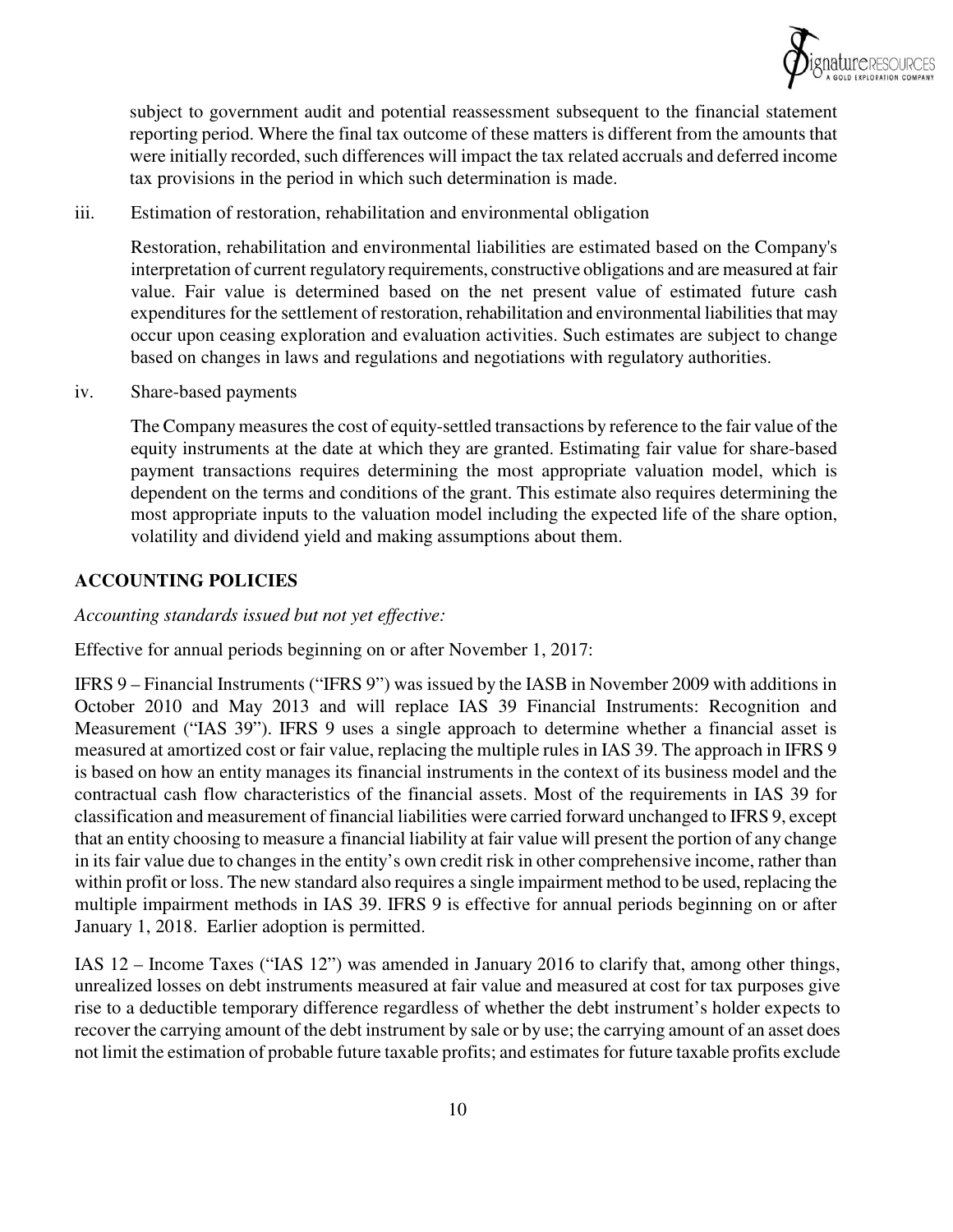

tax deduction resulting from the reversal of deductible temporary differences. The amendments are effective for annual periods beginning on or after January 1, 2017. Earlier adoption is permitted.

The Company has not early adopted these new or revised standards and is currently assessing the impact that these standards will have on the consolidated financial statements.

## **RISKS AND UNCERTAINTIES**

The Company is in the business of acquiring and exploring natural resource properties in Canada. Due to the nature of the Company's proposed business and the present stage of exploration of its resource properties, which are at very early stages, the following risk factors, amongst others, will apply:

#### Exploration Stage Company

The Company does not hold any known mineral reserves of any kind and does not generate any revenues from production. The Company's success will depend largely upon its ability to locate commercially productive mineral reserves. Mineral exploration is highly speculative in nature, involves many risks and frequently is non-productive. There is no assurance that exploration efforts will be successful.

Success in establishing reserves is a result of a number of factors, including the quality of management, the level of geological and technical expertise, and the quality of property available for exploration. Once mineralization is discovered, it may take several years in the initial phases of drilling until production is possible, during which time the economic feasibility of production may change.

Substantial expenditures are required to establish proven and probable reserves through drilling and bulk sampling, to determine the optimal metallurgical process to extract the metals from the ore and, in the case of new properties, to construct mining and processing facilities. Because of these uncertainties, no assurance can be given that any future exploration programs will result in the establishment or expansion of resources or reserves.

#### Exploration and Development Risks

The business of exploring for minerals and mining involves a high degree of risk. There is no assurance the Company's mineral exploration activities will be successful. Few properties that are explored are ultimately developed into producing mines. In exploring and developing any future mineral deposits the Company will be subjected to an array of complex economic factors and technical considerations. Delays in obtaining governmental approvals, inability to obtain financing or other factors could cause delays in exploring and developing properties. Such delays could materially adversely affect the financial performance of the Company. Unusual or unexpected formations, formation pressures, power outages, labour disruptions, flooding, explosions, cave-ins, landslides, environmental hazards, the discharge of toxic chemicals and the inability to obtain suitable or adequate machinery, equipment or labour are other risks involved in the operation of mines and the conduct of exploration programs. The Company has limited experience in the development and operation of mines and in the construction of facilities required to bring mines into production. The Company has relied and may continue to rely upon consultants and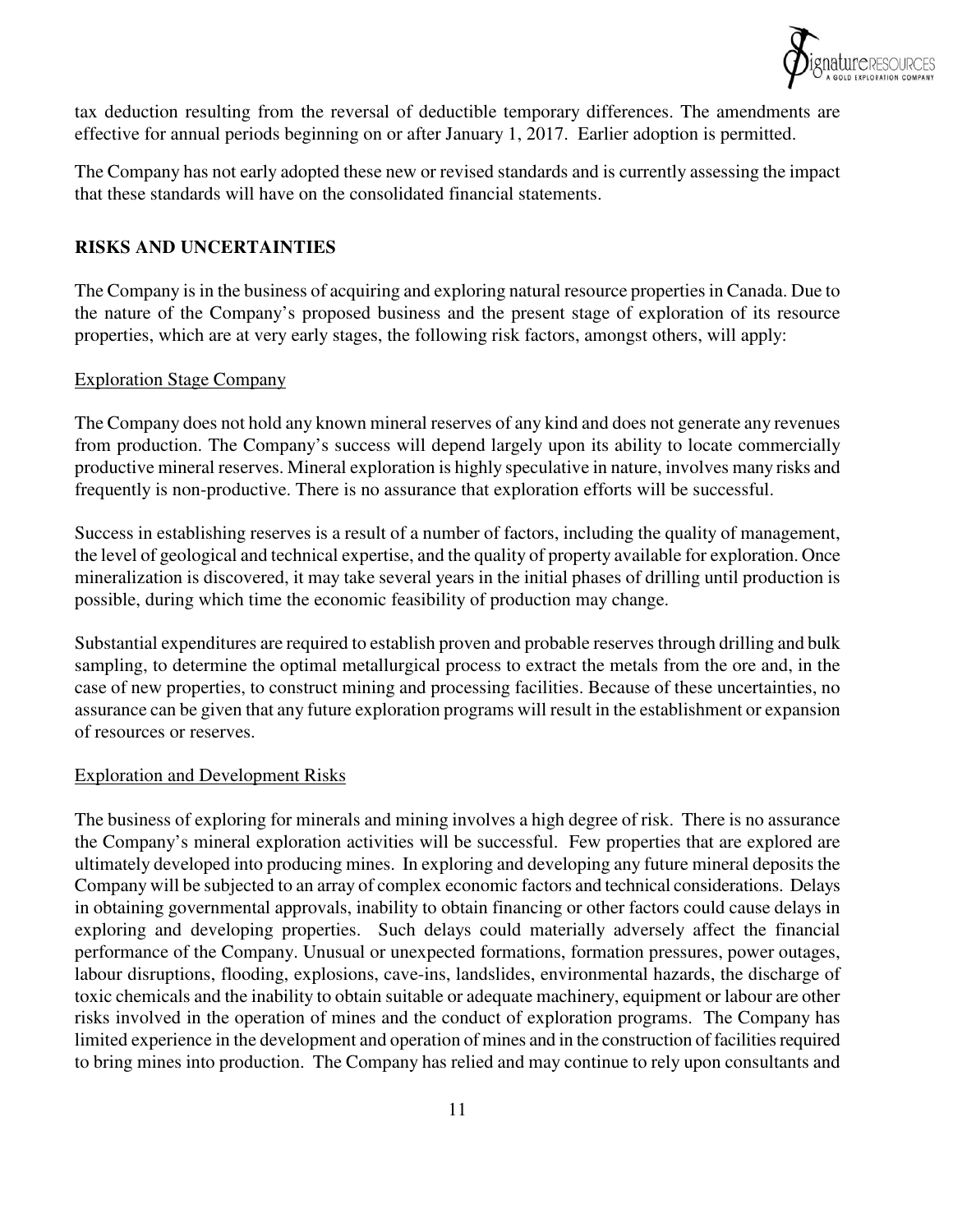

others for operating expertise. Depending on the price of minerals produced, the Company may determine that it is impractical to commence or continue commercial production.

## **Financing**

The Company's objective is to ensure that there are sufficient committed financial resources to meet its short-term business requirements for a minimum of twelve months. Currently, the Company does not have sufficient funds on hand to continue operating for the next twelve months as they have previously been and will need to obtain additional financing. The Company has no formal credit facilities at this time and given the Company's current stage of development, it is not expected that such credit facilities would be available to the Company.

Future exploration, development, mining, and processing of minerals from any of the Company's future properties will require substantial additional financing. The only current sources of funds available to the Company are the sale of additional equity capital, which if available, may result in substantial dilution to existing shareholders. There is no assurance that such funding will be available to the Company, or that it will be obtained on terms favourable to the Company. Failure to obtain sufficient financing may result in delaying or indefinite postponement of exploration, development, or production on any or all of the Company's properties, or even a loss of property interests.

## **Competition**

There is aggressive competition within the mining industry for the discovery and acquisition of properties considered to have commercial potential. The Company competes with other mining companies, many of which have greater financial resources than the Company, for the acquisition of mineral claims, leases and other mineral interests as well as for the recruitment and retention of qualified employees and other personnel.

Management believes the Company's overall liquidity risk has increased from the prior year due to the current global credit crisis and lack of financing available in the equity markets.

# Difficulties in Raising Development Capital

Recent market events and conditions, including disruptions in the Canadian, United States and international credit markets and other financial systems and the deterioration of the Canadian, United States and global economic conditions, could, among other things, impede access to capital or increase the cost of capital, which would have an adverse effect on the Company's ability to fund its capital requirements to pursue the acquisition and exploration of any significant mineral projects or to secure its share of development financing following a decision to place any of its current or future mineral properties into production (whether on its own or on a joint venture basis).

## Share Price Volatility

Worldwide securities markets, particularly those in North America, have experienced a high level of price and volume volatility, and the market price of securities of many companies, particularly those considered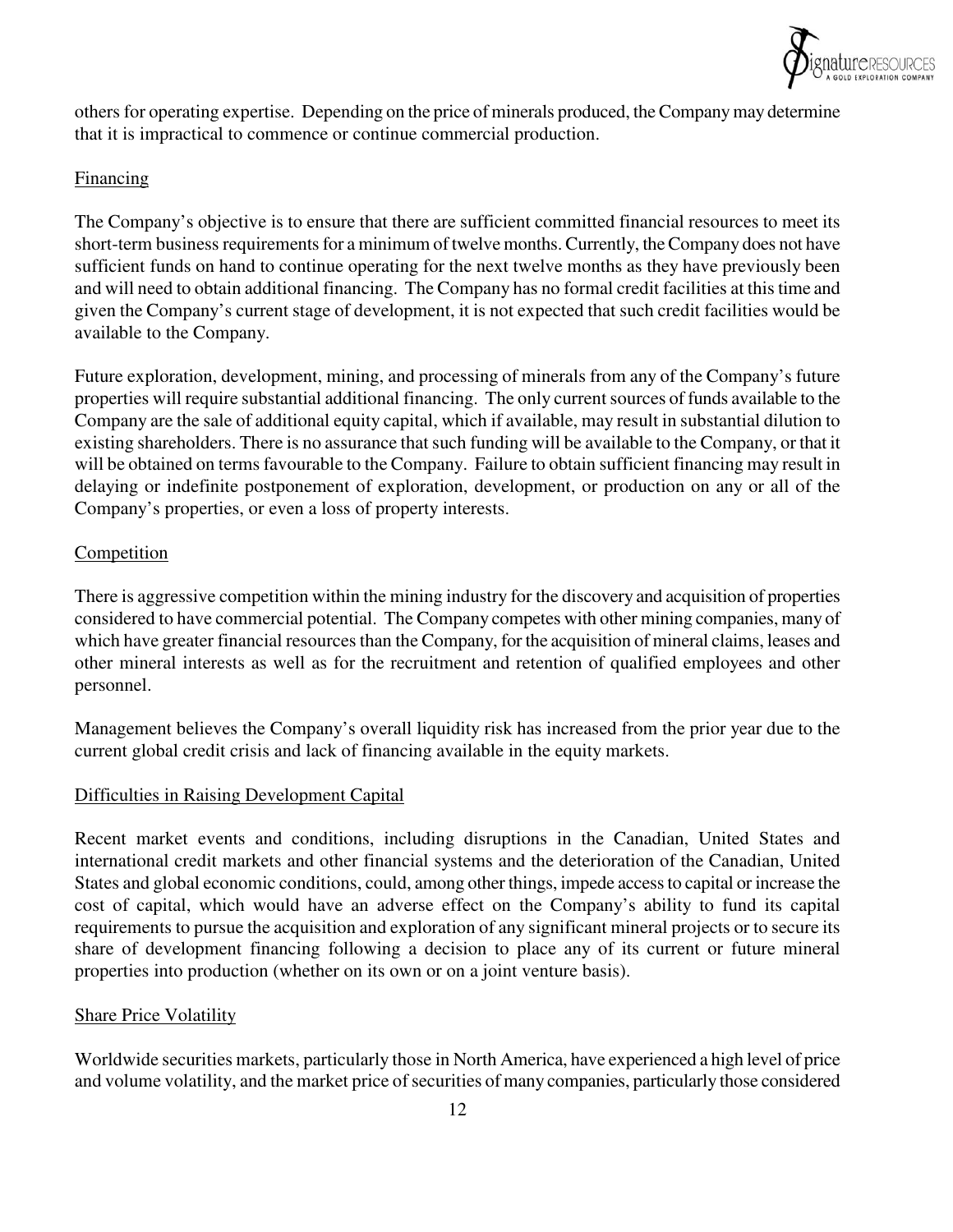

exploration or development stage companies, have experienced unprecedented fluctuations in price which have not necessarily been related to the operating performance, underlying asset values or prospects of such companies. Most significantly, the share prices of junior natural resource companies have experienced an unprecedented decline in value and there has been a significant decline in the number of buyers willing to purchase such securities.

In addition, significantly higher redemptions by holders of mutual funds has forced many of such funds (including those holding the Company's securities) to sell such securities at any price. As a consequence, despite the Company's past success in securing significant equity financing, market forces may render it difficult or impossible for the Company to secure places to purchase new share issues at a price which will not lead to severe dilution to existing shareholders, or at all.

Therefore, there can be no assurance that significant fluctuations in the trading price of the Company's common shares will not occur, or that such fluctuations will not materially adversely impact on the Company's ability to raise equity funding without significant dilution to its existing shareholders, or at all.

#### Permits and Licenses

The operations of the Company will require licenses and permits from various governmental authorities. There can be no assurance that the Company will be able to obtain all necessary licenses and permits that may be required to carry out exploration, development and mining operations at its projects, on reasonable terms or at all. Delay or failure to obtain such licenses and permits or failure to comply with the terms of any such licenses and permits that the Company does obtain, could have a material adverse effect on the Company.

## Acquisition of Mineral Concessions under Agreements

In the junior natural resource industry, it is typical for companies to enter into option agreements which allow the optionee to acquire the property over time while performing initial exploration activities. If the Company continues to enter into these types of agreements, the Company may have to make a series of cash payments and/or share issuances over certain time periods, expend certain minimum amounts on the exploration of the properties or contribute its share of ongoing expenditures. Failure by the Company to make such payments, issue such shares or make such expenditures in a timely fashion may result in the Company losing its interest in such properties. There can be no assurance that the Company will have, or be able to obtain, the necessary financial resources to be able to maintain all of its property agreements in good standing, or to be able to comply with all of its obligations thereunder, with the result that the Company could forfeit its interest in one or more of its mineral properties.

## Environmental and Other Regulatory Requirements

Existing and possible future environmental legislation, regulations and actions could cause additional expense, capital expenditures, restrictions and delays in the activities of the Company, the extent of which cannot be predicted. Before production can commence on any properties, the Company must obtain regulatory approval and there is no assurance that such approvals will be obtained. Although the Company believes its mineral and exploration activities are currently carried out in accordance with all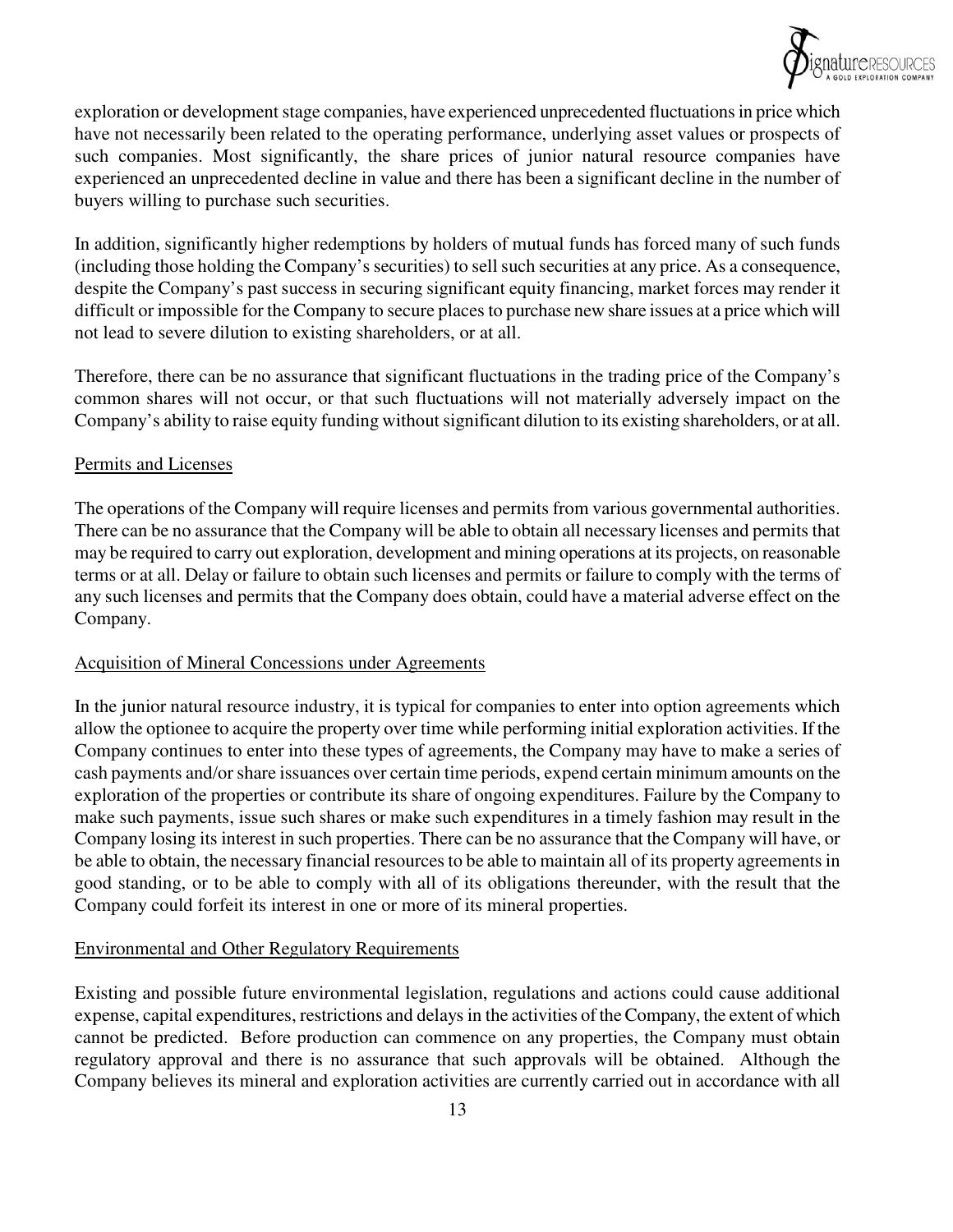

applicable rules and regulations, no assurance can be given that new rules and regulations will not be enacted or that existing rules and regulations will not be applied in a manner which could limit or curtail production or development.

## Uninsured Risks

The Company may become subject to liability for cave-ins, pollution or other hazards against which it cannot insure against or which it may elect not to insure because of high premium costs or other reasons. The payment of such liabilities would reduce the funds available for exploration and mining activities. In particular, the Company is not insured for environmental liability or earthquake damage.

## Operating Hazards and Risks

Mineral exploration involves many risks, which even a combination of experience, knowledge and careful evaluation may not be able to overcome. Operations in which the Company has a direct or indirect interest will be subject to all the hazards and risks normally incidental to exploration, development and production of base metals, any of which could result in work stoppages, damage to property, and possible environmental damage. The Company currently does not maintain liability insurance against such liabilities. Although the Company currently intends to obtain insurance when it commences operations of reasonable significance, the nature of these risks is such that liabilities might exceed policy limits, the liabilities and hazards might not be insurable, or the Company might not elect to insure itself against such liabilities due to high premium costs or other reasons, in which event the Company could incur significant costs that could have a materially adverse effect upon its financial condition.

# Title Matters

Often, the mining claims in which the Company could acquire an interest in have not been surveyed and, accordingly, the precise location of the boundaries of the claims and ownership of mineral rights on specific tracts of land comprising the claims may be in doubt. Such claims would not be converted to lease and tenure, and are, accordingly, subject to annual compliance with assessment work requirement. Other parties may dispute the Company's title to its mining properties. While the Company has diligently investigated title to all mineral claims and, to the best of its knowledge, title to all properties is in good standing; this should not be construed as a guarantee of title. The properties may be subject to prior unregistered agreements, first nation's land claim or transfers of land claims and titles which may be affected by undetected defects.

## Conflicts of Interest

Certain of the Company's directors and officers serve as directors or officers of other companies or have significant shareholdings in other companies and, to the extent that such other companies may participate in ventures in which the Company may participate, the directors of the Company may have a conflict of interest in negotiating and concluding terms respecting the extent of such participation. In the event that such a conflict of interest arises at a meeting of the Company's directors, a director who has such a conflict will abstain from voting for or against the approval of such participation or such terms. From time to time several companies may participate in the acquisition, exploration and development of natural